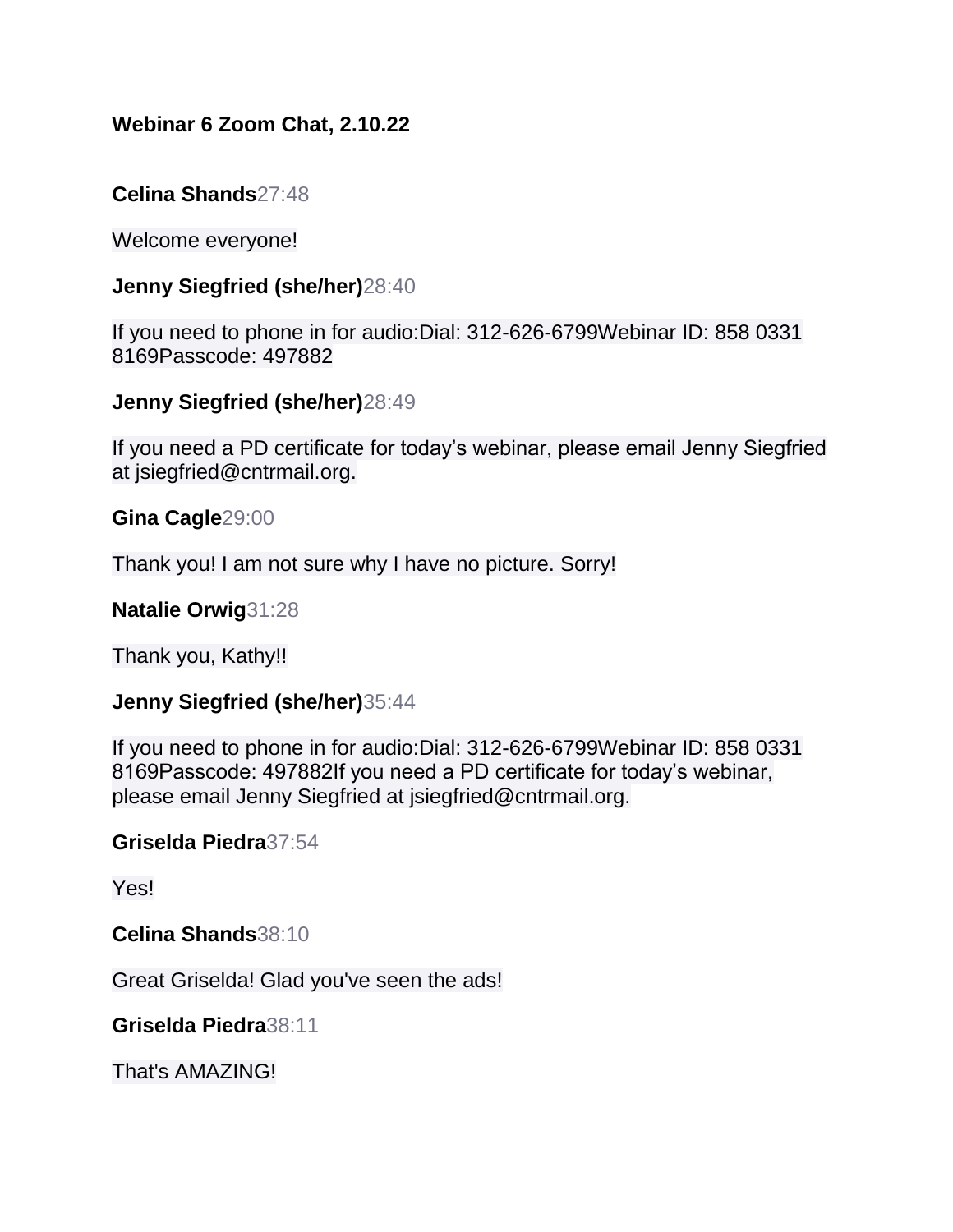## **Griselda Piedra**39:18

We have not received the link to PODER's Leads page. Can you please share with both msmierciak@poderworks.org and me at gpiedra@poderworks.org

**Natalie Orwig**39:46

 $\mathbb{R}^2$ 

**Shamir Brown**40:03

I would like to have the Leads page link as well: smbrown@parkland.edu

**Maryanne Conlin**40:05

Toolkit page https://yourpathyourfuture.org/campaign-toolkit/#

**Sue Barauski**40:21

It was sent to the Director but we will resend after the webinar

**Griselda Piedra**41:30

Thanks Sue!

**Natalie Orwig**48:40

I tried clicking on different categories on the Toolkit page, but the only one that opened up was the LOGOS.

**Celina Shands**48:51

Ivan will demo how to modify these assets so that you can add your logo, URLs, etc.

## **Celina Shands**51:07

I'm curious if any of you use eNewsletters as a way to recruit and retain students?

**Natalie Orwig**55:11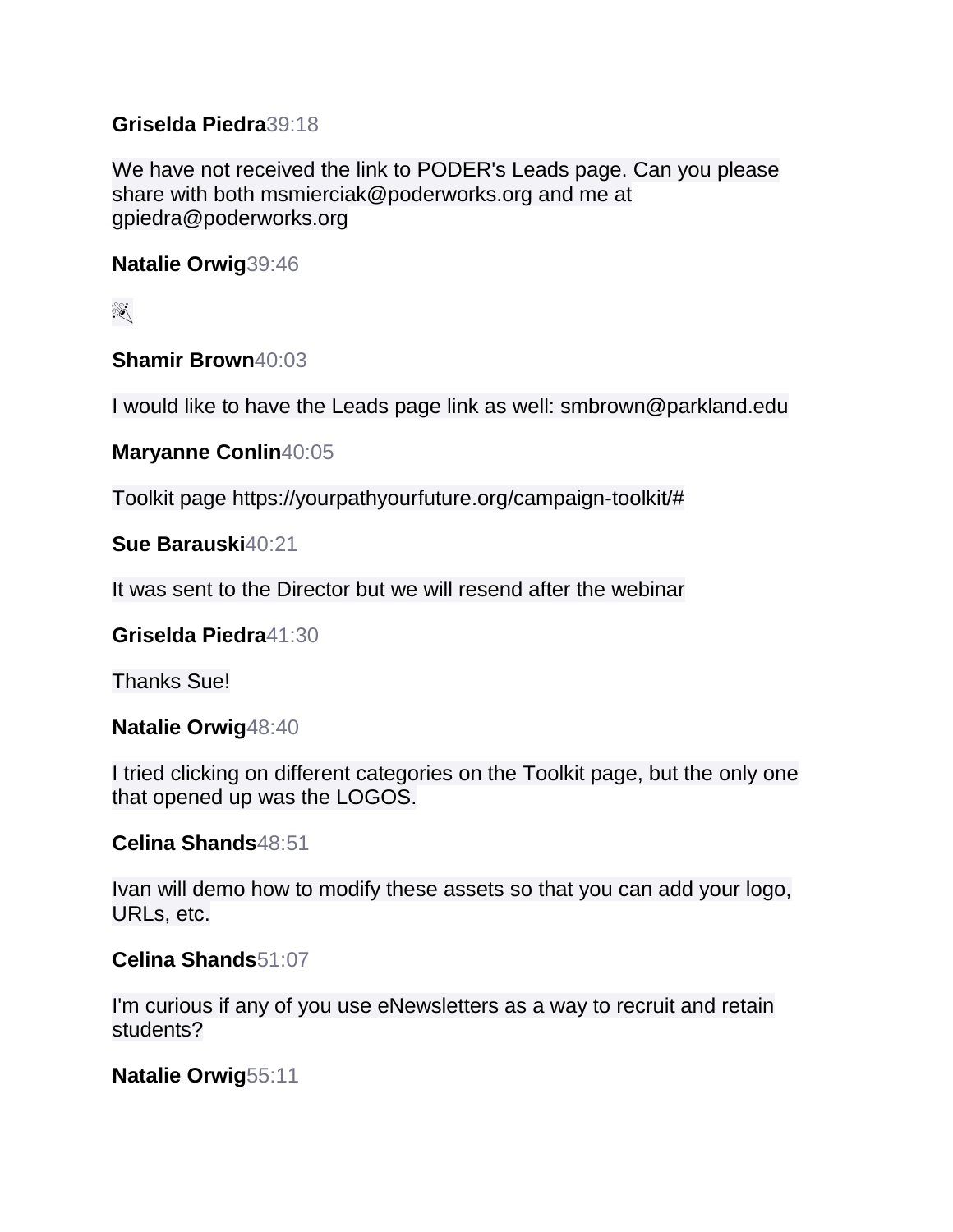By what means does everyone use to text from a computer rather than a phone?

### **Rachel Hasdak**55:30

Does it seem like this would be confusing for potential students looking for a program if there are several programs within a short distance of each other using very similar flyers? This seems most applicable for Chicago service providers

### **Griselda Piedra**56:26

We use Zipwhip and even Vonage does it, too!

### **Griselda Piedra**56:58

Zipwhip actually integrates with our CRM and can keep track of conversations.

### **Megan Jones**57:10

This seems like it will be a challenge to track. Do you have any systems you recommend for managing which students have received communication, in what form, and when they were contacted?

### **Maryanne Conlin**58:27

Also EZTesting and Simple Text...thought there are a lot of them that integrate with other systems you may be using

### **Celina Shands**58:35

Megan: we dedicated an entire webinar to systems and measuring success. I believe it's webinar #3. I'd highly recommend you review that one.

### **Maryanne Conlin**59:38

@Megan - Check out your leads sheet! We have a number of columns you can use already in the sheet to track who has been contacted and what they said

### **Celina Shands**01:00:38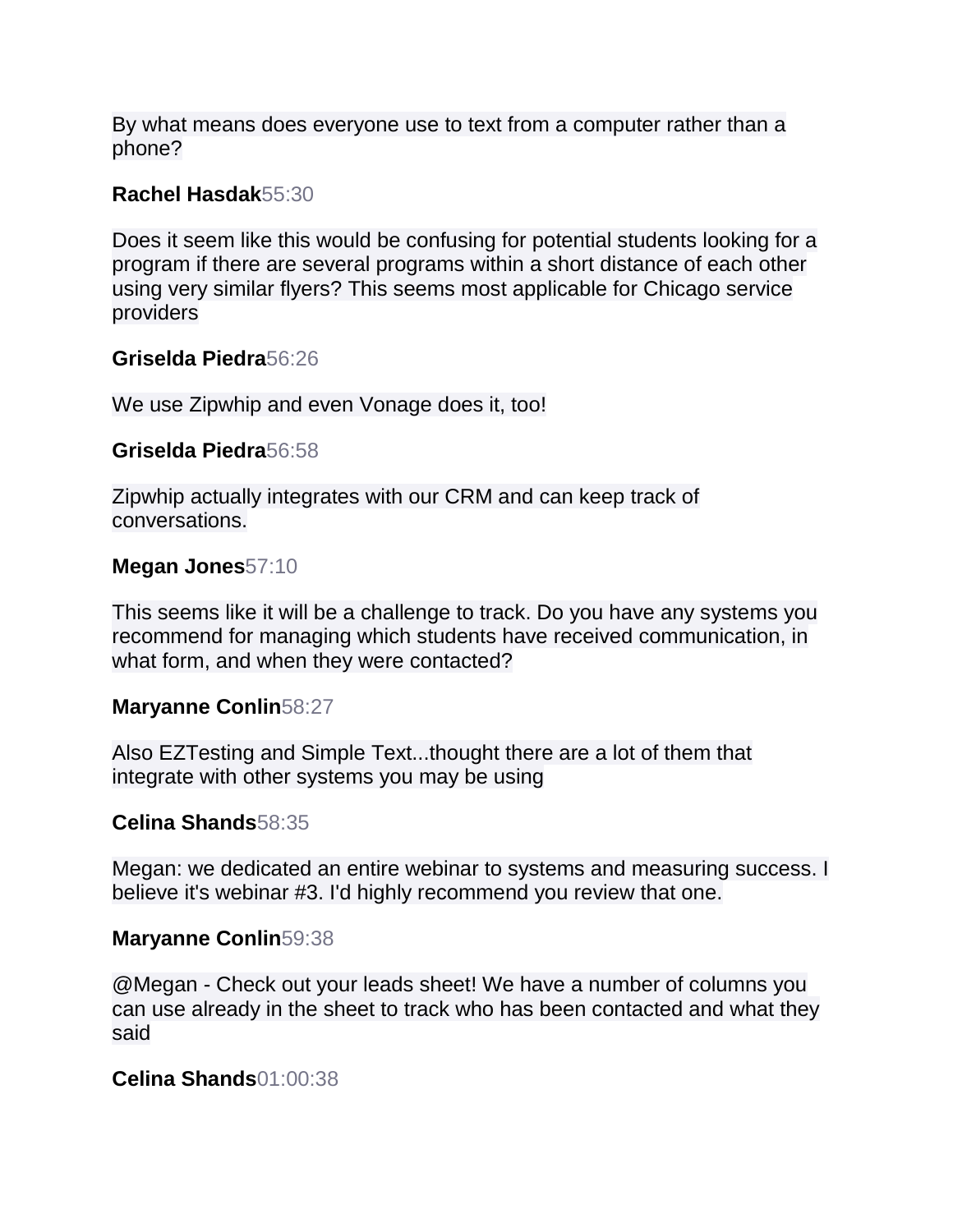@ Rachel - - will tackle your question at the end in the Q&A section. It actually will support reinforcement of the various brands within Illinois. Too much info to share in a text reply! Hold tight.

## **Maryanne Conlin**01:04:49

@Rachel - actually it is the opposite. Think about car dealerships. All the Chrysler dealers in an area will use some of the ads that they get from Chrysler - You might see them from a few different dealers, but it's not until you actually make the decision that you start writing down the dealers you will visit. So the point of using the same graphics at all of the schools is that we are "nurturing" the lead so they keep seeing the benefit of adult education until they just can't resist enrolling!! :-)

## **Rachel Hasdak**01:06:43

For emails - is there a way to ensure that this email doesn't go to a person's spam folder? It seems like this often happens with emails that contain images.

### **Rachel Hasdak**01:08:18

Can you Edit PDF with the free version of Adobe Reader? I've tried to do that before, and it wasn't possible

### **Ivan Freaner**01:08:48

Yes. And if you are on a MAC you can use Mac Preview to edit for free as well

### **Ivan Freaner**01:09:12

Also if you are part of a college or educational institution or non profit you can get Adobe Creative Suite at \$19dlls a month or in some cases free!

## **Maryanne Conlin**01:10:52

@Rachel - there are a few things to consider to avoid this. I misspoke earlier- "don't use "free in your subject line" A few other things that can cause emails to go to spam are 1)sending from a gmail account,2) ending more than 3 emails in a very short period of time ( 2-3 weeks) 3) too many images - that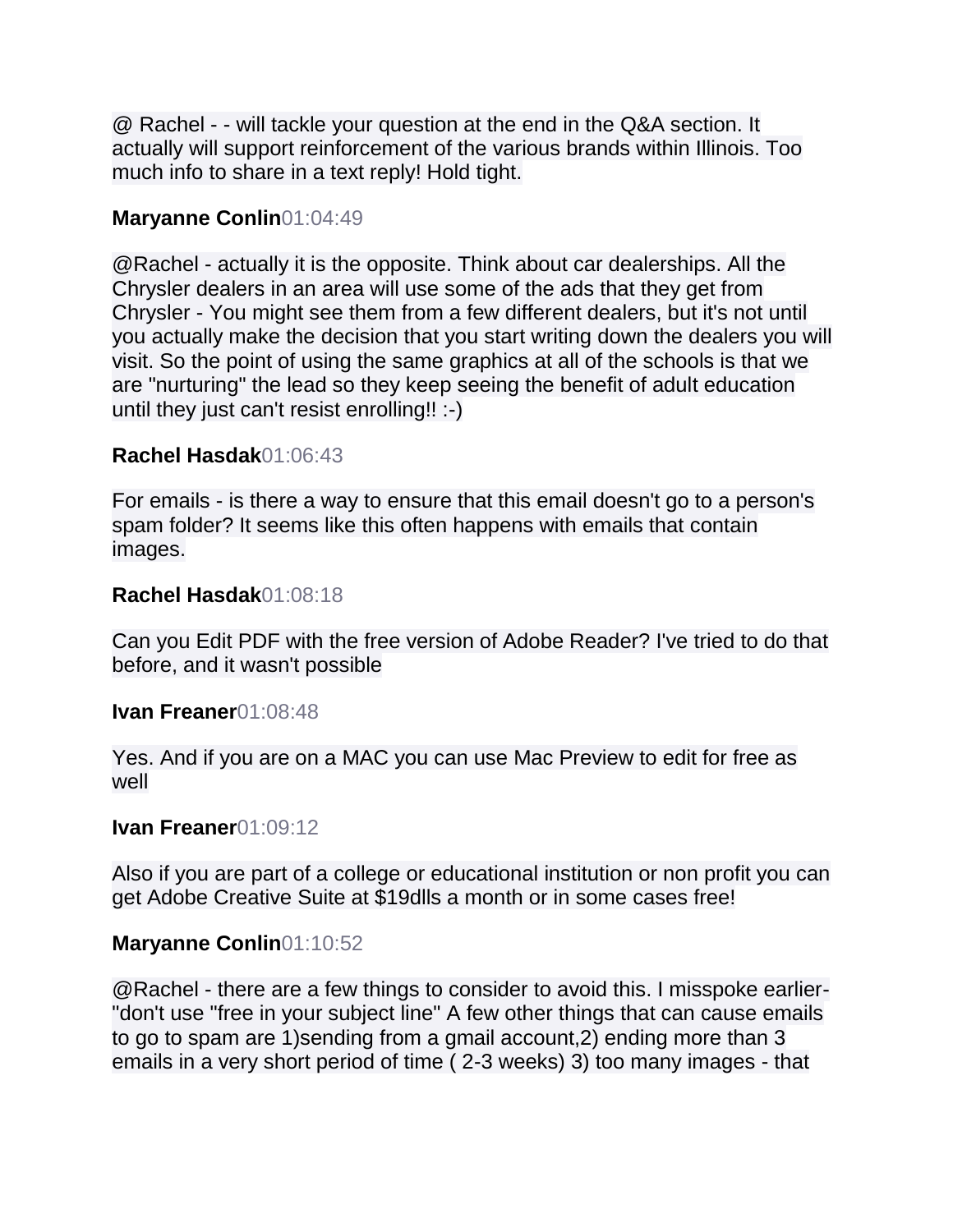may make the email too large . Many email programs will give you tips on how to avoid or tell you why emails you sent went to spam

## **Liza Khalil**01:12:17

I just tried downloading the flyer template from the toolkit website and there doesn't seem to be anything to download there. Same with posters, Print ads and a couple other options

### **Maryanne Conlin**01:12:55

@Liza We actually are working on the site right now to update some of the items. It should be working later today

#### **Tricia Wagner**01:22:18

Is the cost of Facebook advertising (for adult education programs and services) an allowable grant expense?

### **Jenny Siegfried (she/her)**01:23:09

You can stay up-to-date on the campaign, view recorded webinars, and register for the next webinars in the Outreach series here: http://www2.iccb.org/excellence/ael-outreach-campaign/Please bookmark this page for later reference!

### **Jenny Siegfried (she/her)**01:24:01

Please complete an evaluation of today's webinar: https://forms.gle/zPSsAbMVBG2nYjLt7

**Tricia Wagner**01:24:51

Yay! Thank you -

### **Jenny Siegfried (she/her)**01:24:59

If you need a PD certificate for today's webinar, please email Jenny Siegfried at jsiegfried@cntrmail.org.

### **Jenny Siegfried (she/her)**01:25:35